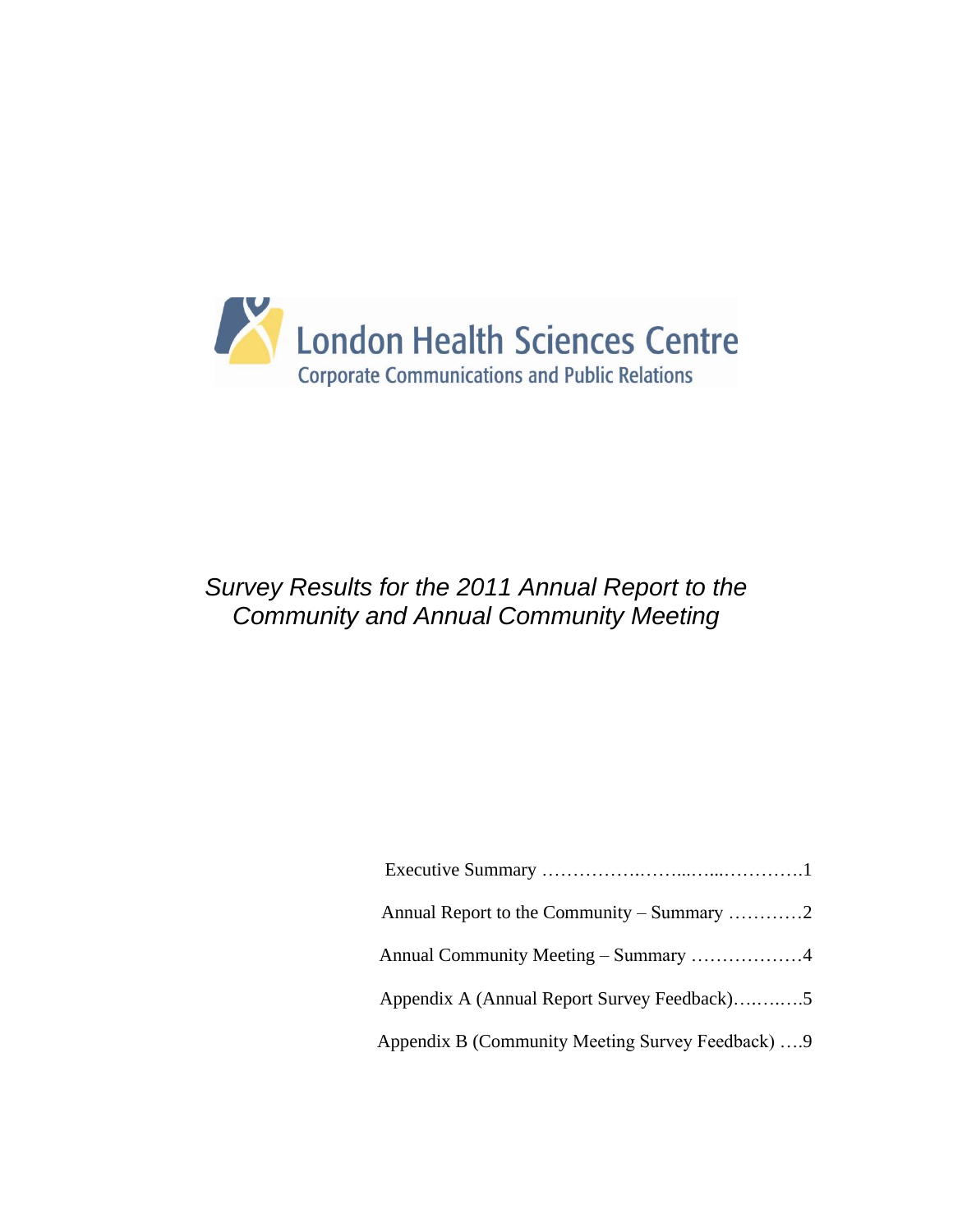# **Survey Results for the 2011 Annual Report to the Community & Annual Community Meeting**

## **Executive Summary**

Each year, the London Health Sciences Centre Annual Report and Annual Community Meeting are planned in part using feedback from the previous year, as well as recommendations from the President and CEO, Board Chair, and Ontario Hospital Association guidelines.

In 2010, it was determined that a formal survey tool should be implemented for both corporate vehicles to help develop concrete evaluation mechanisms for future planning. This information is also useful in demonstrating solid, measureable evidence when submitting for various national and local communications awards.

To obtain this feedback, survey tools were developed by Corporate Communications and Public Relations. A printed survey was made available to attendees at LHSC"s 2011 Annual Community Meeting, and an online survey tool developed for those who read the Annual Report to the Community (both online and the print version).

Each survey contained questions specific to the goals of the particular publication or meeting. In addition, the questions were designed to explore how audiences were receiving invitations or their report, what format they preferred them in, and how interested or impressed they were with the various functions.

The following document contains an analysis of the feedback obtained from both surveys, as well as a detailed breakdown of responses for each question.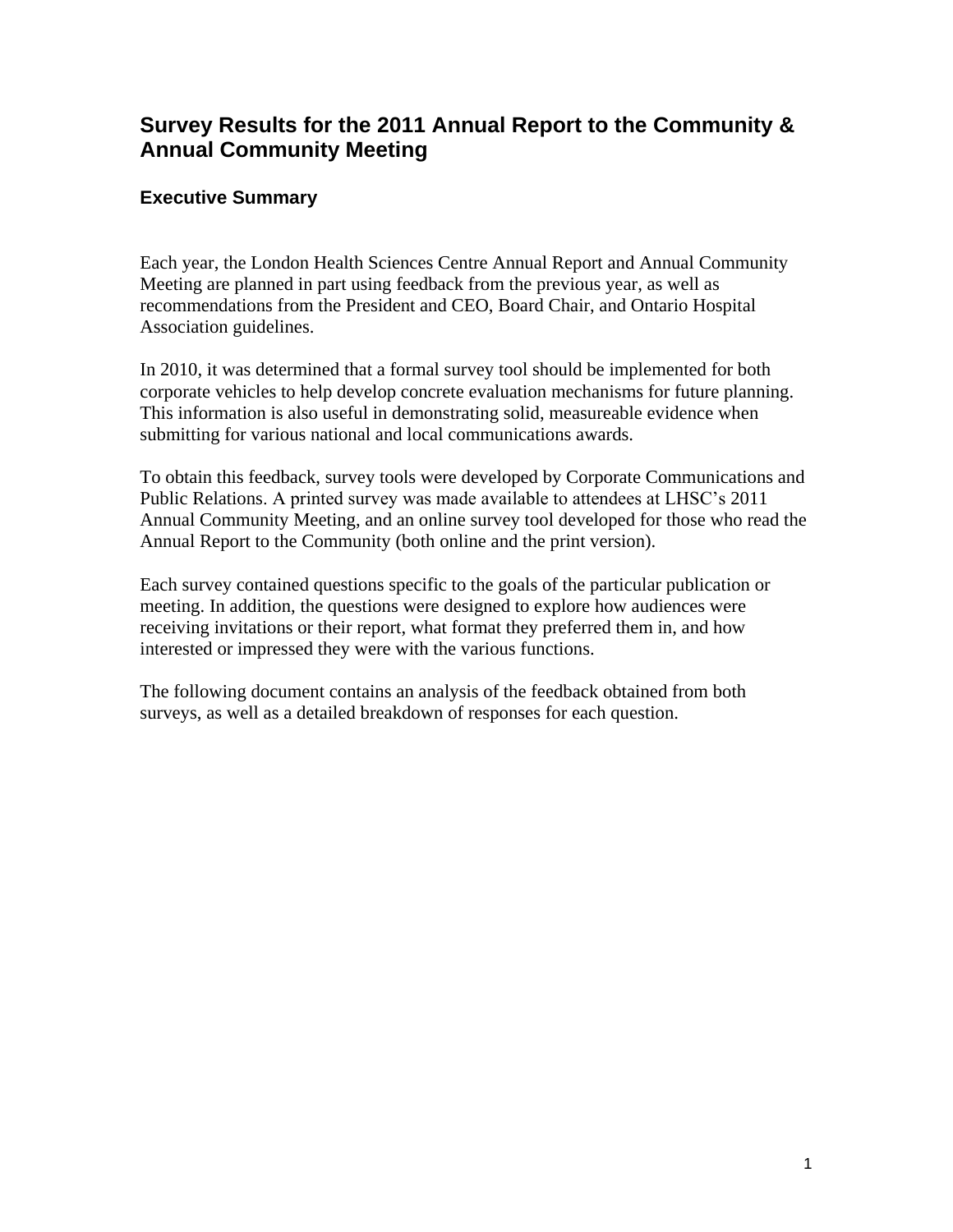# **2011 Annual Report to the Community**

## **Summary**

The Annual Report to the Community is designed to highlight the past year's activities and accomplishments, demonstrate accountability and shine the spotlight on different departments and areas within the organization. The theme of the 2011 Annual Report was "new beginnings," focusing on the new spaces, new faces, and new ways of delivering care at London Health Sciences Centre that are featured throughout the report.

Each year's annual report features several of the same sections with 2011 being no exception. These include:

- Message from the President and CEO
- Message from the Chair, Board of Directors
- $\bullet$  Highlights of the Year
- Three featured program areas (for 2011: Critical Care, Dialysis, Labs)
- Financial Report

A medical breakthroughs timeline and strategic plan are usually included in the annual report, but were removed this year. Instead, the medical breakthroughs were mentioned in a paragraph on the Highlights of the Year page, driving readers to our website where they could find a full list of all of our firsts. This approach was taken as we did not have enough 'firsts' within our three featured program areas (Critical Care, Dialysis and Labs) to warrant a breakthroughs spread. The Strategic Plan was left out as the organization is currently in the midst of future planning and a current plan was not available.

New to this year"s report was the inclusion of reports from London Health Sciences Foundation and Children"s Health Foundation, both of whom had a four-page spread (five in the case of LHSF) that included a message from their Board Chair and patientcare stories.

The online survey was profiled in the printed version of the report to encourage people to visit the LHSC website to complete the survey. In addition, a direct link to the survey was included at the bottom of every page on the Online Annual Report. A prize of a photo session with Rob Nelson, the 2011 annual report photographer, was offered as incentive for filling out the survey.

The online survey had two major objectives:

- 1. Determine readers' rating of the overall design and content of the report
- 2. Determine what content categories were considered of interest (measured by whether it was read by the respondent):
	- a. Highlights of the year
	- b. LHSC by the numbers
	- c. Messages from the President and CEO and Board Chair
	- d. Three feature stories (LRCP, Medical Genetics, Cardiac Care)
	- e. Lawson Health Research Institute personalized medicine feature
	- f. LHSF and CHF reports
	- g. Financial report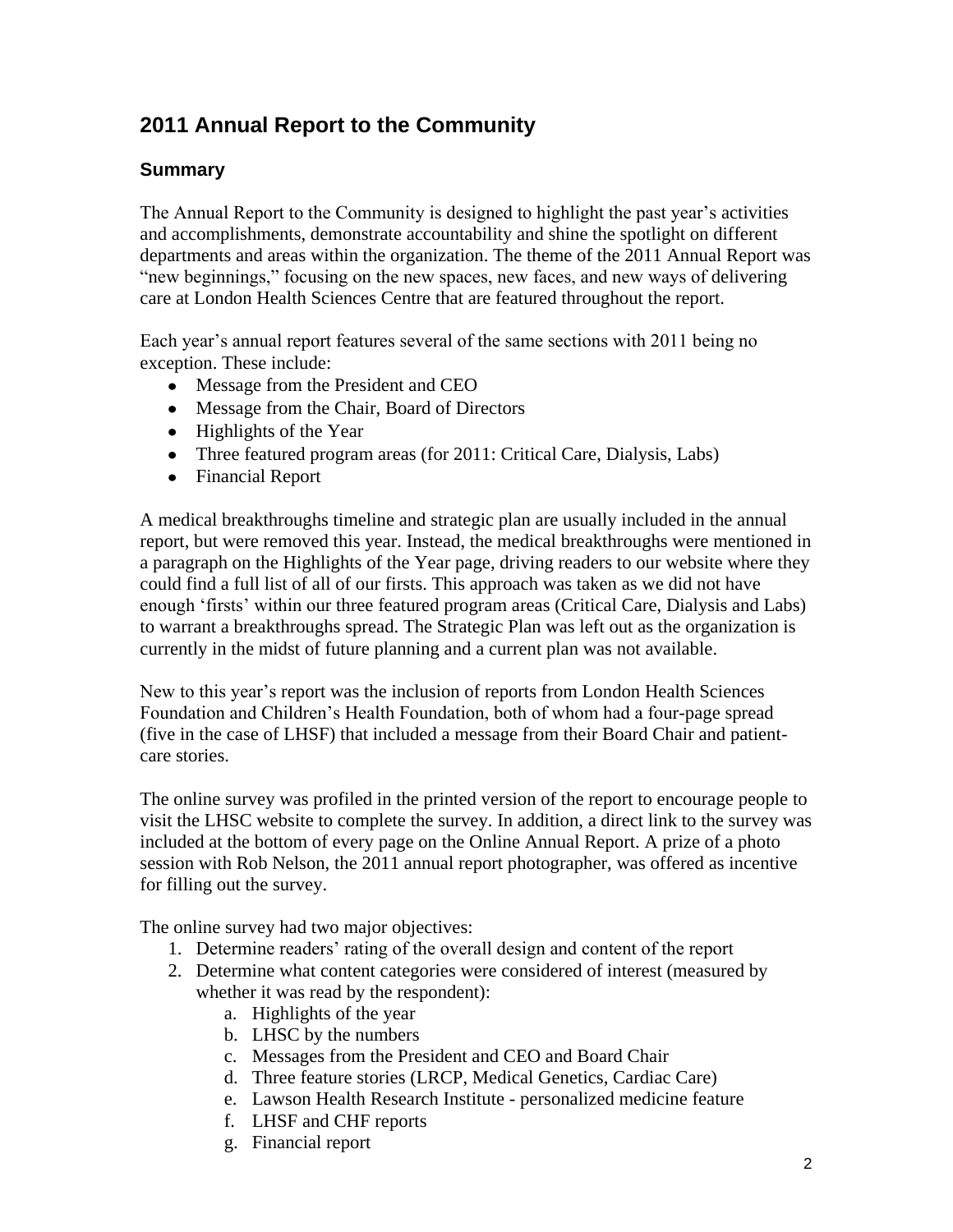The number of respondents to the 2011 survey was drastically reduced from the previous year, with only 16 responses compared to last year's 138. Because of this low number, results are not necessarily indicative of the overall reaction to the annual report given that nearly 1,300 copies of the printed version were distributed to stakeholders, and more than 11,000 sent electronically.

However, the overall response from the survey was positive, with 94% (all but one respondent) scoring either "agree" or "strongly agree" that the annual report was easy to understand, and the same percentage rating the overall design as "good" or "excellent." In addition, at least 75% of respondents read the entire report from cover to cover.

Despite the low response rate, the limited results from the survey will be taken into consideration during the planning stages for content, theme and design of the 2011/12 Annual Report to the Community.

Detailed survey questions and answers are found in Appendix A.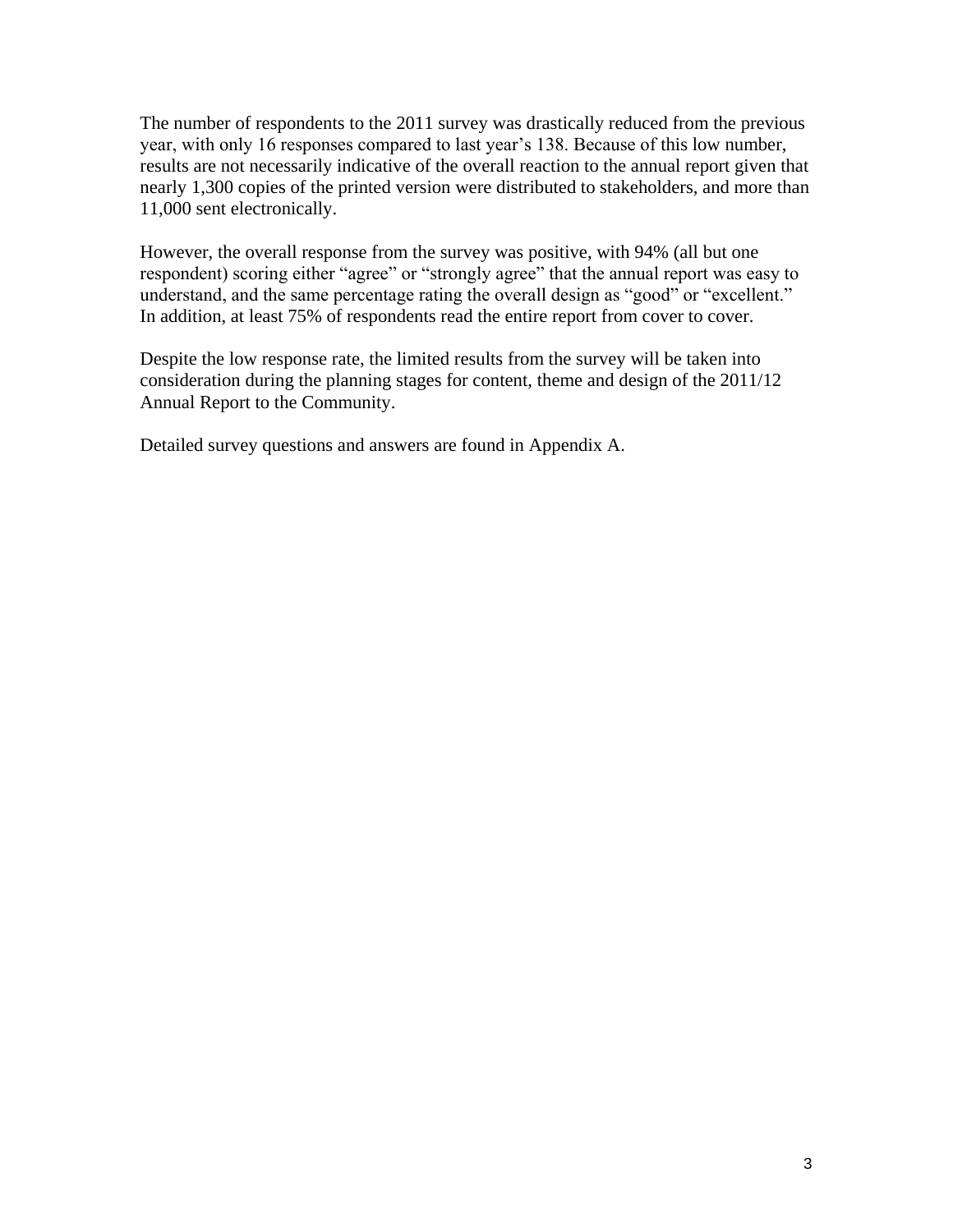# **2011 Annual Community Meeting**

## **Summary**

London Health Sciences Centre's 2011 Annual Community Meeting followed the same format as the previous year when no official board business was conducted and also included information booths from the three featured program areas in the Annual Report to the Community.

The feedback survey was handed out at the meeting (with the agenda). The incentive for respondents to participate was the chance to win a photography session with Rob Nelson, photographer of the 2011 LHSC Annual Report to the Community. A total of 36 surveys were returned; only 12 per cent of the approximately 300 people in attendance completed the survey. This was drastically reduced from approximately 80completions in 2010.

The survey questions were designed to elicit feedback in three separate areas:

- 1. Invitation method (to track how many more attendees are using the web-based invite rather than hard copy);
- 2. Logistics of the meeting (RSVP process, venue, parking, information booths, length, and refreshments); and
- 3. Content, presentation, and use of multi-media in reports

Overall, the response was very positive in all categories. Feedback on reports from the President and CEO, Board Chair, London Health Sciences Foundation, Children"s Health Foundation, and Lawson Research Institute were divided up into three areas: content, presentation, and use of multi-media. . Responding either "very effective" or "effective" in each of three areas, the breakdown is as follows:

- 84 % for content
- 84 % for presentation style
- 83 % for use of multi-media.

Results from this survey will be used to help the planning of LHSC"s 2012 Annual Community Meeting. Detailed survey questions and answers are in Appendix B.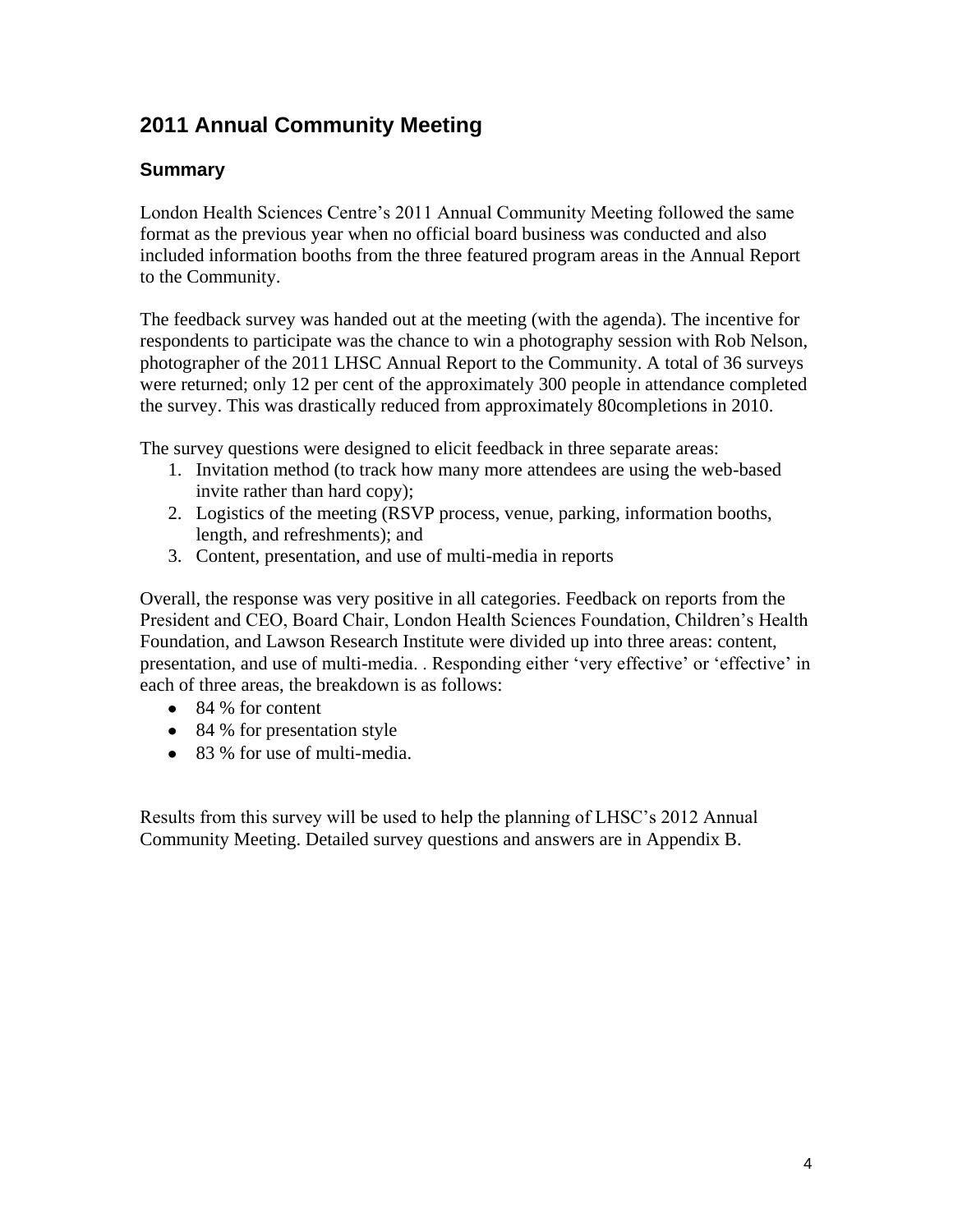## **Appendix A Annual Report to the Community – Survey Feedback**

*(NB: Each breakdown is presented as a percentage, with the total number of respondents in [square parentheses])*

## **Did you read the print or online version of the Report to the Community?**

|               | <b>Percentage</b> |
|---------------|-------------------|
| <b>Online</b> | 62.5% [10]        |
| <b>Print</b>  | 18.75% [3]        |
| <b>Both</b>   | 18.75% [3]        |

## *Results*

More than 80% of respondents read the report online, which can be attributed in part to the fact that the survey was only available online. Additional data is required to determine if online publishing of the annual report is the most effective way to reach target audiences.

## **The annual report was easy to understand**

|                       | Percentage |
|-----------------------|------------|
| <b>Strongly Agree</b> | 69% [11]   |
| Agree                 | 25% [4]    |
| <b>Disagree</b>       | 6% [1]     |
| <b>Strongly</b>       |            |
| <b>Disagree</b>       |            |

## *Results*

The purpose of this question was to elicit whether the reader found the report easy to understand, and thus understood the purpose of the report. With 94% (all but one respondent) indicating 'Agree' or 'Strongly Agree' we can conclude that the report was easy to understand.

## **Please rate the overall** *Design* **of the Report to the Community**

|                  | Percentage |
|------------------|------------|
| <b>Excellent</b> | 75% [12]   |
| Good             | 19% [3]    |
| Average          | 6% [1]     |
| Fair             |            |
| Poor             |            |

## *Results*

Feedback on the design of the Annual Report was exceptionally positive, with none of the respondents indicating a "Fair" or "Poor" response. In fact, three-quarters of those who completed the survey rated the design as "Excellent". This question did not require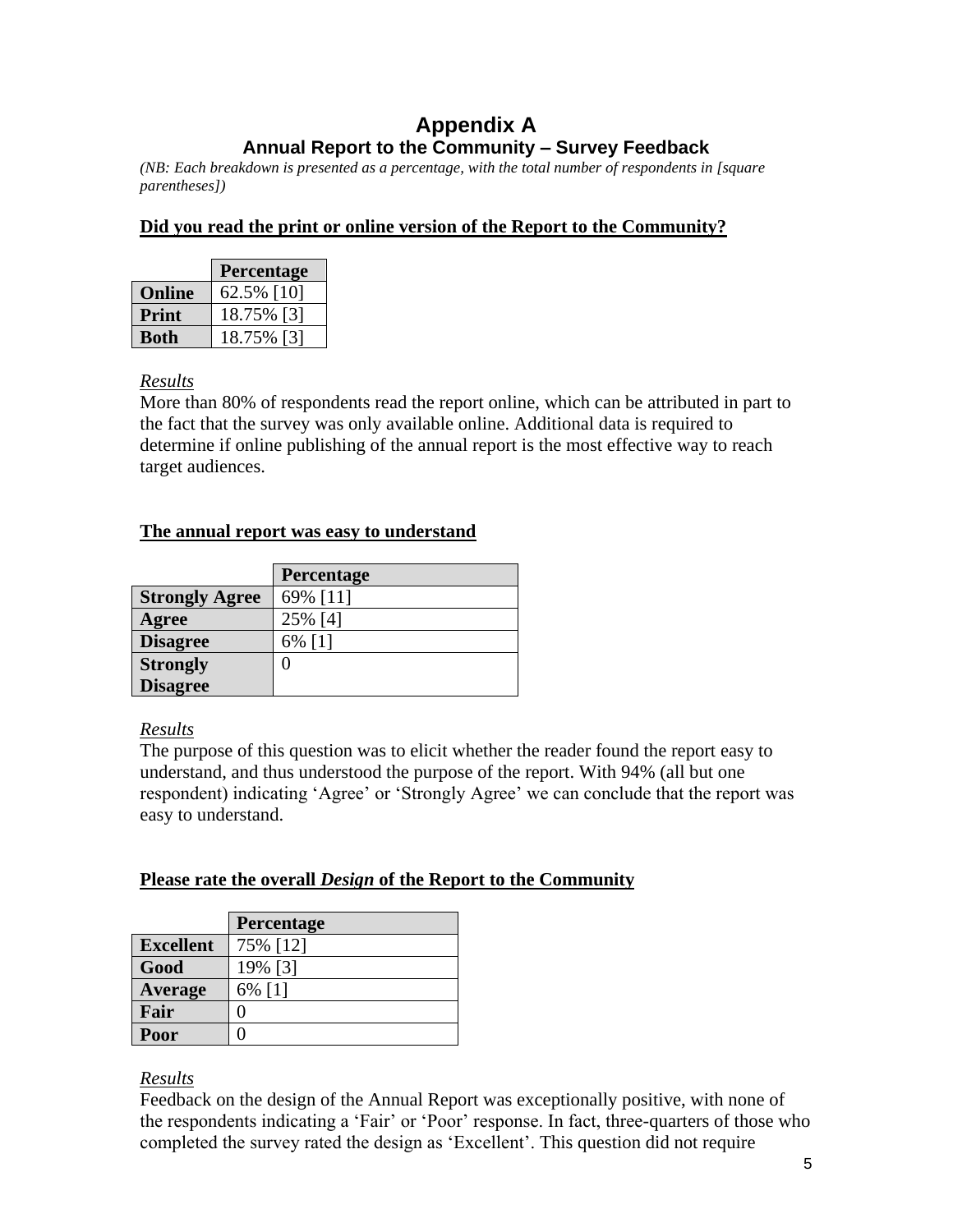respondents to clarify whether they liked the design of the print versus online versions, so unfortunately we do not have any data to indicate preference.

#### **What did you like/dislike about the design [***optional field to complete***]**

*I like the highlights a lot. Thank you for highlighting the work of the child and Youth Advisory Council. This recognition will mean sooo much to the youth volunteers. Very colourful and positive messages overall.*

*Really liked pages 6 and 7 Highlights of the Year. Layout and format easy to follow and understand.*

*I love the size of the report – it was easy to handle. I also loved the layout and use of photography throughout.*

*I like the patient focus. Corporate colours are clearly represented. Clean, fresh look.*

*I am currently staying on the 9th floor in the B zone and boy is it beautiful.*

*It was quick and easy to read, easy to navigate. Colors were very visually appealing.*

| Did vou read: |
|---------------|
|---------------|

|                            | Yes       | N <sub>0</sub> |
|----------------------------|-----------|----------------|
| <b>Highlights of the</b>   | 100% [16] | $\theta$       |
| vear                       |           |                |
| <b>President and CEO</b>   | 81% [13]  | 19% [3]        |
| message                    |           |                |
| <b>Chair of Board of</b>   | 81% [13]  | 19% [3]        |
| <b>Directors message</b>   |           |                |
| <b>LHSC</b> by the         | 94% [15]  | 6% [1]         |
| numbers                    |           |                |
| <b>Feature</b> – Dialysis  | 75% [12]  | 25% [4]        |
| <b>Feature – Critical</b>  | 94% [15]  | 6% [1]         |
| Care                       |           |                |
| <b>Feature - Labs</b>      | 75% [12]  | 25% [4]        |
| <b>Lawson Health</b>       | 94% [15]  | 6% [1]         |
| <b>Research Institute</b>  |           |                |
| <b>Children's Health</b>   | 81% [13]  | 19% [3]        |
| <b>Foundation</b>          |           |                |
| <b>London Health</b>       | 100% [16] | $\theta$       |
| <b>Sciences Foundation</b> |           |                |
| <b>Financial report</b>    | 75% [12]  | 25% [4]        |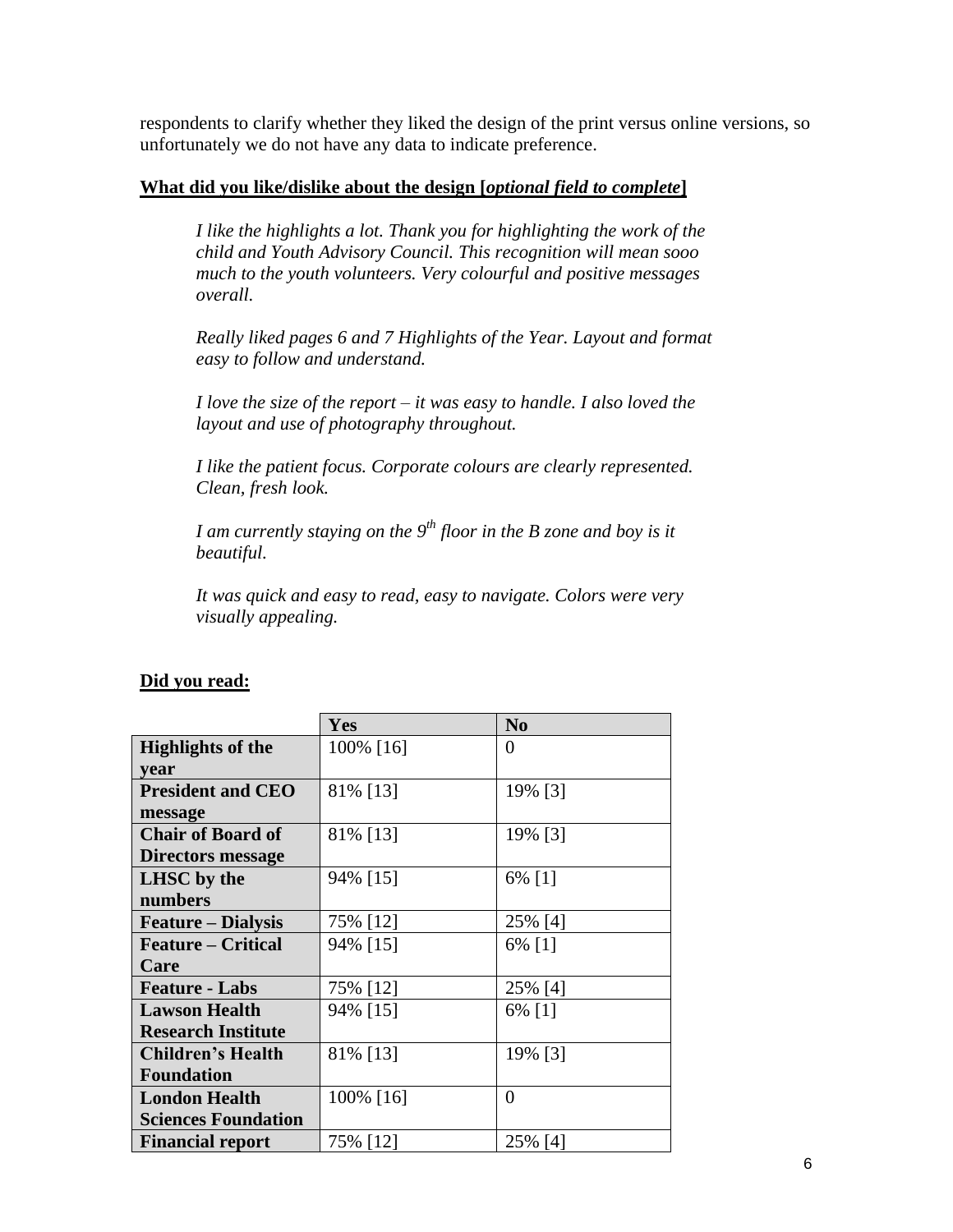## *Results*

At least 75% of respondents read the Annual Report from cover to cover, which indicates the various sections were interesting and/or informative enough to hold the attention of the reader.

## **How can we improve our Report to the Community in future years?**

*Continue to highlight with patient and family stories*

*Great the way it is.*

*It's excellent!*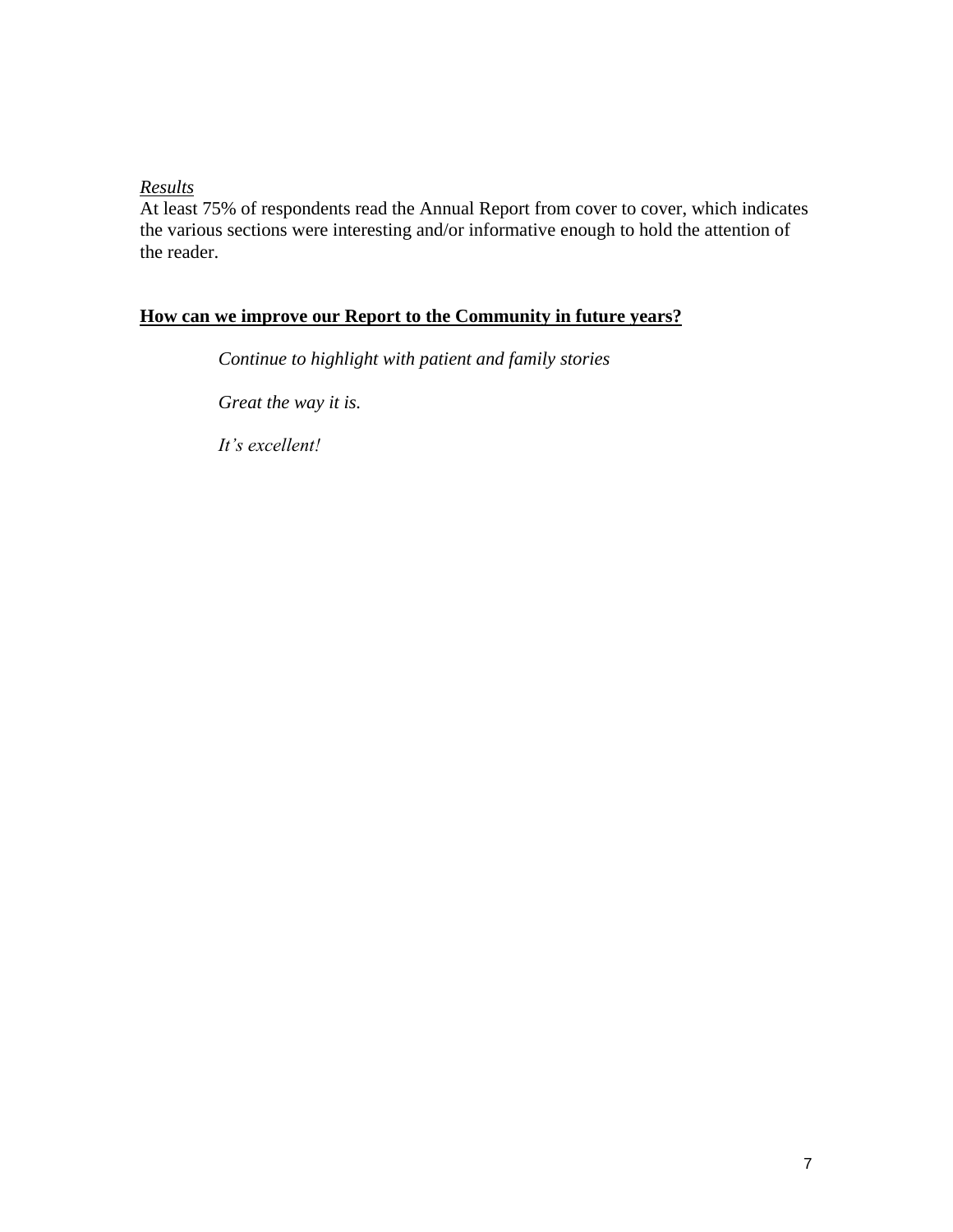## **Appendix B Annual Community Meeting – Survey Feedback**

#### **What Organization are you from?**

| <b>LHSC</b>    | $\alpha$ $\alpha$<br>-<br>ப்ப | $C^{\text{T}}$<br><b>DITIC</b> | <b>TICE</b><br>-<br><b>LID</b> | Lawson | $\sim$<br>Ouief |
|----------------|-------------------------------|--------------------------------|--------------------------------|--------|-----------------|
| 1 <sub>7</sub> | -                             |                                |                                |        |                 |

#### **How did you hear about the 2011 Annual Community Meeting?**

| Invitation (Email and/or hardcopy) | Website | $_{\rm{JFP}}$ | Londoner |
|------------------------------------|---------|---------------|----------|
|                                    |         |               |          |

#### *Results*

The majority of respondents heard about our Annual Community Meeting via email or hardcopy invitation.

#### **Please indicate your satisfaction:**

**1-** Very Satisfied **2-** Satisfied **3-** Neither Satisfied or Dissatisfied **4-** Dissatisfied **5-**Very dissatisfied (**NA**-not applicable)

|                               | $\mathbf{1}$ | $\overline{2}$ | $\mathbf{3}$   | $\overline{\mathbf{4}}$ | 5              | <b>NA</b>      |
|-------------------------------|--------------|----------------|----------------|-------------------------|----------------|----------------|
| <b>RSVP</b><br><b>Process</b> | 25           | 6              |                | $\overline{2}$          | $\overline{2}$ | л              |
| <b>Venue</b>                  | 18           | 10             | 5              | $\overline{2}$          | 1              |                |
| <b>Parking</b>                | 15           | 14             | $\overline{4}$ |                         |                | 1              |
| <b>Display</b><br>booths      | 17           | 8              | $\overline{2}$ | $\mathbf{1}$            | 1              | $\mathcal{I}$  |
| Length                        | 20           | 8              | $\overline{2}$ | $\overline{2}$          | $\overline{2}$ | $\overline{2}$ |
| <b>Refreshments</b>           | 22           | 8              |                |                         | $\overline{4}$ |                |

## *Results*

Overall, 80 per cent responded either "very satisfied" or "satisfied" in the logistics of the meeting.

**Percentage of those responding with 4 or above (satisfied or extremely satisfied):** RSVP Process - 86%

Venue  $-78%$ Parking  $-81\%$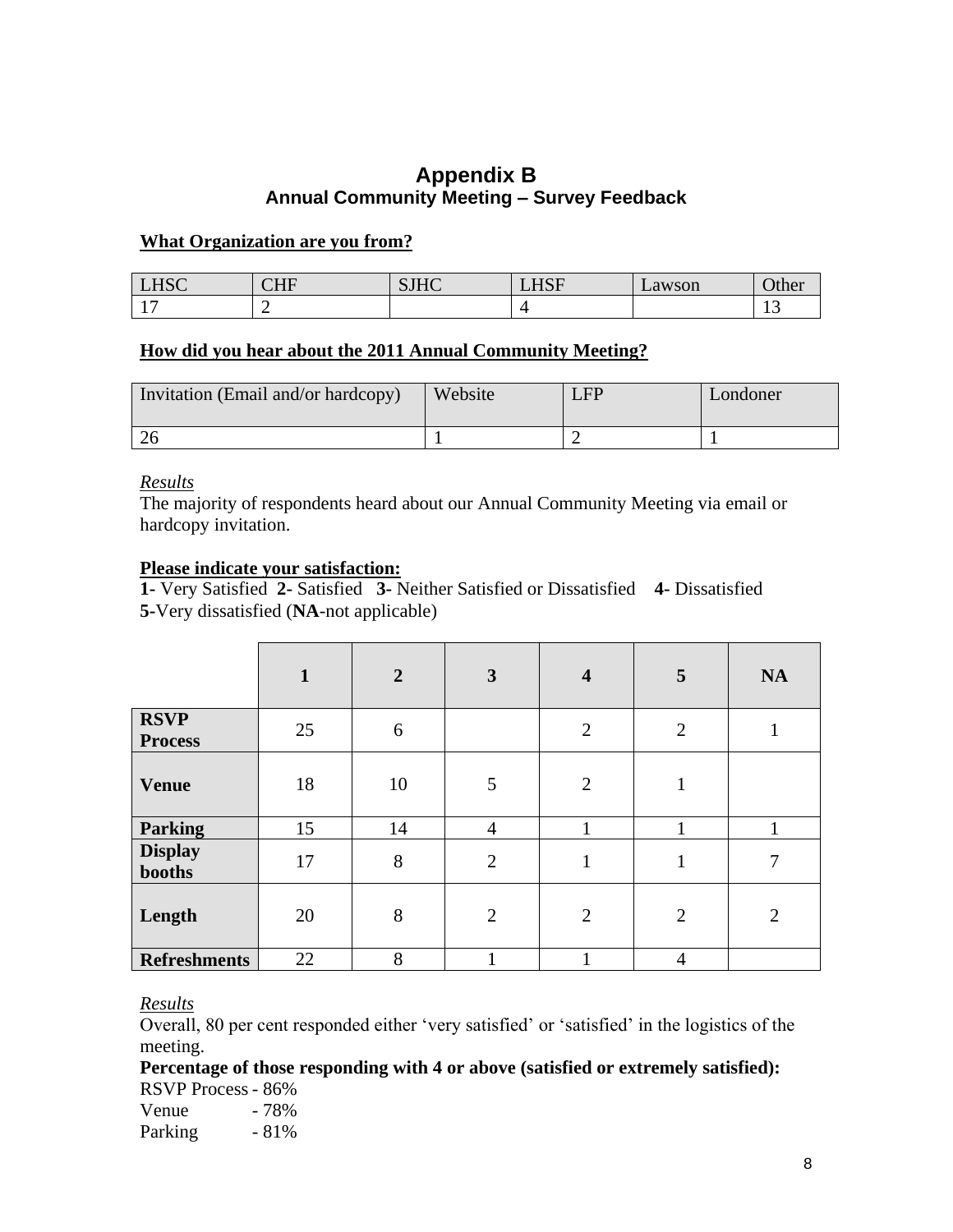Booths - 69% - 19% answered Not Applicable

Food/drink - 83%

# **Presentations – Content**

**1-**Very Effective **2-**Effective **3-**Niether Effective or Ineffective **4-**Ineffective **5-**Very Ineffective

|                            |    | 2 |  |
|----------------------------|----|---|--|
| <b>LHSC Board</b><br>Chair | 17 |   |  |
| <b>LHSC CEO</b>            | 21 |   |  |
| <b>CHF</b>                 | 21 |   |  |
| <b>LHSF</b>                | 21 |   |  |
| <b>LAWSON</b>              | 24 |   |  |

## **Presentations – Presentation Style**

**1-**Very Effective **2-**Effective **3-**Niether Effective or Ineffective **4-**Ineffective **5-**Very Ineffective

| <b>LHSC Board</b><br><b>Chair</b> | 15 |  |  |
|-----------------------------------|----|--|--|
| <b>LHSC CEO</b>                   | 22 |  |  |
| <b>CHF</b>                        | 21 |  |  |
| <b>LHSF</b>                       | 19 |  |  |
| <b>LAWSON</b>                     |    |  |  |

## **Presentations – Use of Multimedia**

**1-**Very Effective **2-**Effective **3-**Niether Effective or Ineffective **4-**Ineffective **5-**Very Ineffective

| <b>LHSC Board</b><br>Chair | 19 |  |  |
|----------------------------|----|--|--|
| <b>LHSC CEO</b>            | 25 |  |  |
| <b>CHF</b>                 | 25 |  |  |
| <b>LHSF</b>                | 20 |  |  |
| <b>LAWSON</b>              | 22 |  |  |

*Results*